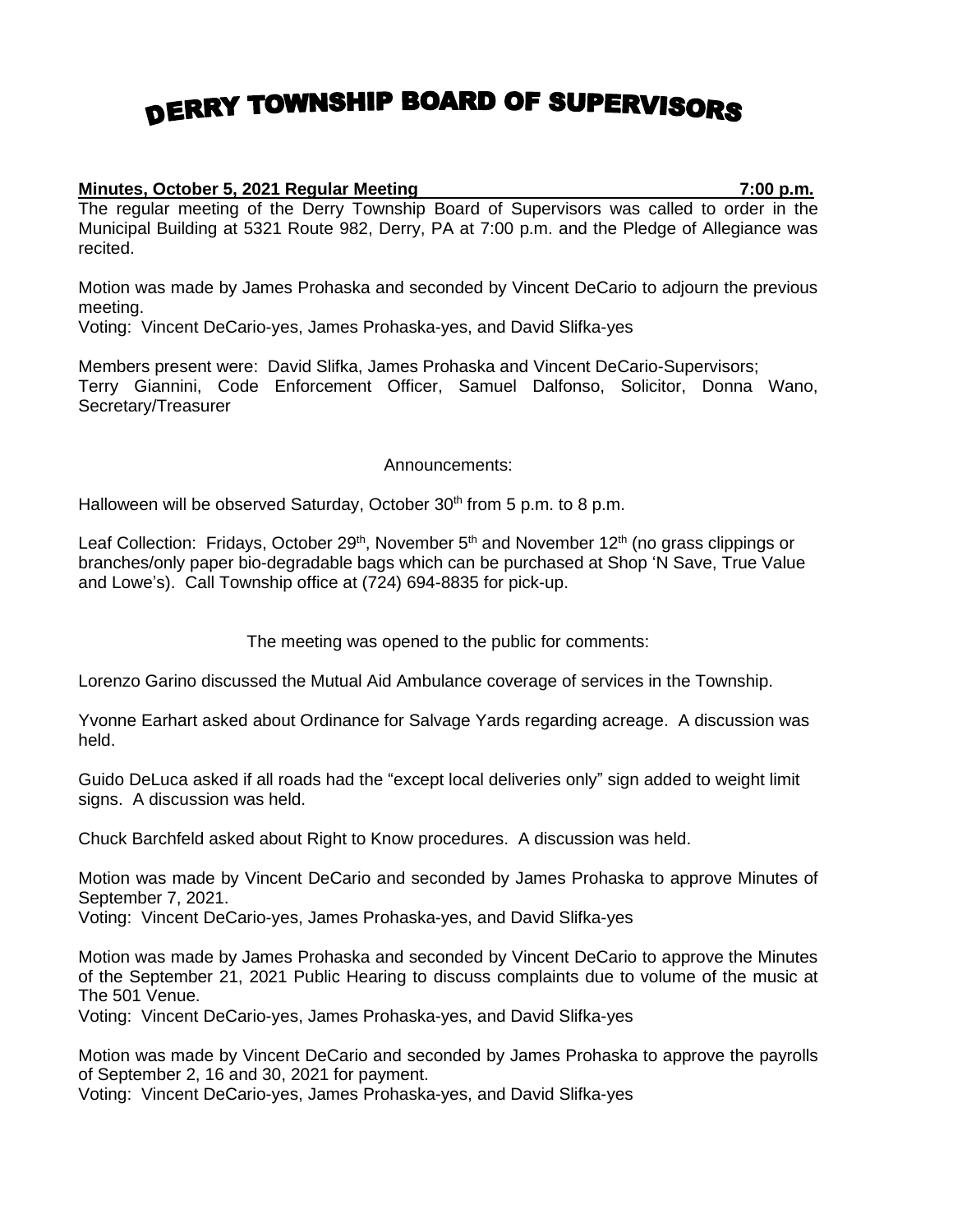Motion was made by James Prohaska and seconded by Vincent DeCario to approve the bills of September 1, 15 and 29, 2021 for payment. Voting: Vincent DeCario-yes, James Prohaska-yes, and David Slifka-yes

Motion was made by Vincent DeCario and seconded by James Prohaska to approve the Treasurer's Reports for August and September 2021. Voting: Vincent DeCario-yes, James Prohaska-yes, and David Slifka-yes

Motion was made by James Prohaska and seconded by Vincent DeCario to distribute \$65,597.15 in Foreign Fire Insurance Premium Tax money to the Derry Township Volunteer Fire Department & Fire Relief Association.

Voting: Vincent DeCario-yes, James Prohaska-yes, and David Slifka-yes

Motion was made by Vincent DeCario and seconded by James Prohaska to enter into a contract with Hoffman Boarding Kennels for dog control beginning January 1, 2022 through December 31, 2023.

Voting: Vincent DeCario-yes, James Prohaska-yes, and David Slifka-yes

Motion was made by James Prohaska and seconded by Vincent DeCario to approve a Community Development Block Grant Program Subrecipient Agreement for Murtha Way in the amount of \$60,524.00

Voting: Vincent DeCario-yes, James Prohaska-yes, and David Slifka-yes

Motion was made by Vincent DeCario and seconded by James Prohaska to approve Pay Estimate #1 in the amount of \$26,775.00 to RJF Development for Meadow Drive & Fawn Court Stormwater Pond & Improvement Project.

Voting: Vincent DeCario-yes, James Prohaska-yes, and David Slifka-yes

Motion was made by James Prohaska and seconded by Vincent DeCario to approve Resolution No. 607-2021 designating Mutual Aid Ambulance Service, Inc. as First Responder within the Township of Derry.

Voting: Vincent DeCario-yes, James Prohaska-yes, and David Slifka-yes

Motion was made by Vincent DeCario and seconded by James Prohaska to open and read bids for sale of the following:

#### 1989 Mack Tandem Truck – 109,929 miles – GVW 58,400

| Devino Used Truck Parts<br>190 Doremus Avenue<br>Newark, NJ 07105 | \$3,688.00 |
|-------------------------------------------------------------------|------------|
| Altemus Farms<br>810 S. Harmony Road<br>Penn Run, PA 15765        | \$3,250.00 |
| Mike Veneziano<br>145 Thomas Hill Road<br>Bellefonte, PA 16823    | \$2,010.00 |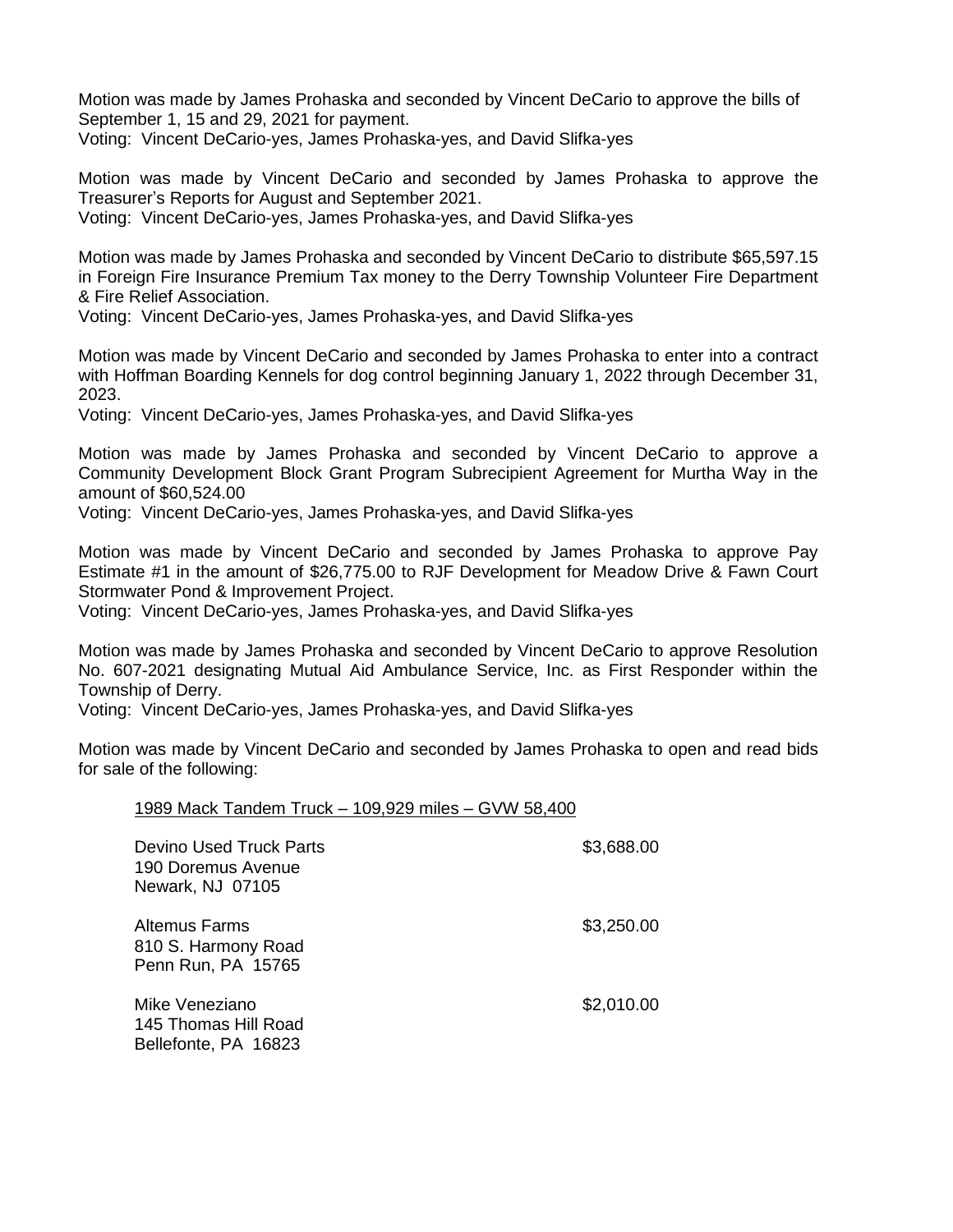## 1990 Mack Tandem Truck – 152,288 miles – GVW 58,400

| <b>Altemus Farms</b><br>810 S. Harmony Road<br>Penn Run, PA 15765               | \$8,350.00   |
|---------------------------------------------------------------------------------|--------------|
| Conemaugh Township<br>16980 Route 286 HWY W<br>Saltsburg, PA 15681              | \$4,010.00   |
| <b>Devino Used Truck Parts</b><br>190 Doremus Avenue<br>Newark, NJ 07105        | \$3,888.00   |
| Mike Veneziano<br>145 Thomas Hill Road<br>Bellefonte, PA 16823                  | \$2,010.00   |
| <u> 1996 Interstate Tilt Back Trailer – GVW 47,875</u>                          |              |
| <b>Green Township Supervisors</b><br>1492 Route 240 HWY.<br>Commodore, PA 15729 | \$3,400.00   |
| <b>Altemus Farms</b><br>810 S. Harmony Road<br>Penn Run, PA 15765               | \$1,275.00   |
| Mike Veneziano<br>145 Thomas Hill Road<br>Bellefonte, PA 16823                  | \$<br>501.00 |
| 1957 Huber Steel Wheel Roller - Serial #G0339                                   |              |
| <b>Wesley Binkey</b><br>355 Austraw Road<br>Ligonier, PA 15658                  | \$1,056.00   |
| Mike Veneziano<br>145 Thomas Hill Road<br>Bellefonte, PA 16823                  | \$<br>401.00 |
| Huber Steel Wheel Roller - Serial #SL514                                        |              |
| <b>Wesley Binkey</b><br>355 Austraw Road<br>Ligonier, PA 15658                  | \$1,054.00   |
| Mike Veneziano<br>145 Thomas Hill Road<br>Bellefonte, PA 16823                  | \$<br>401.00 |

Voting: Vincent DeCario-yes, James Prohaska-yes, and David Slifka-yes